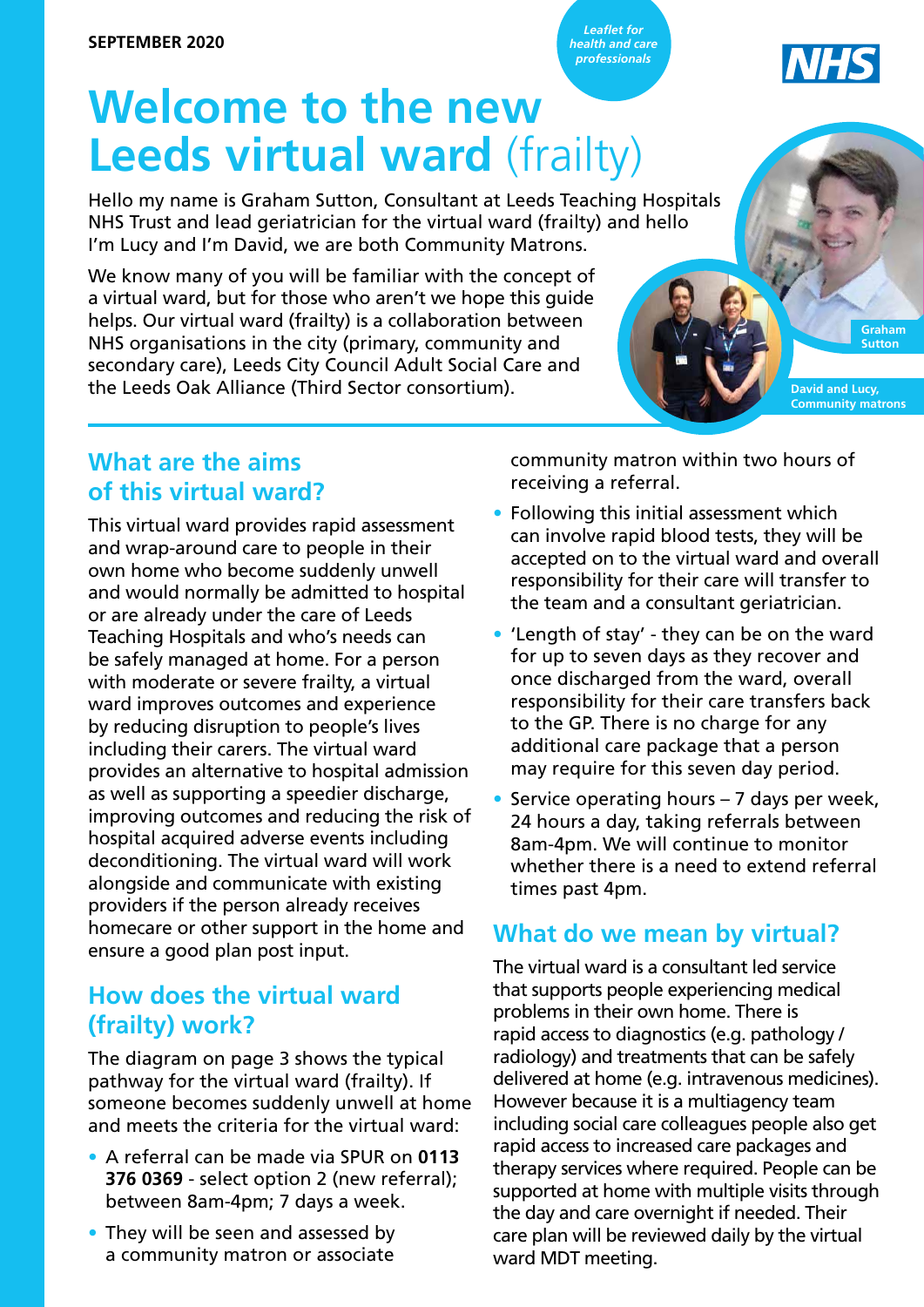# **Where is this operating?**

As of 21st September 2020, the virtual ward (frailty) is operational citywide.

#### **The referral criteria:**

- People who are registered with a Leeds GP
- People who have been seen by a referrer / healthcare professional. Due to COVID-19, we are also currently accepting referrals of patients who have had a telephone or video consultation with the referrer
- People who are aged 70 and above
- People whose needs can be managed safely at home, see exclusion criteria below, i.e. NEWS2 less than 5 (with the exception of single score of 3 in one parameter) dependent on the person's baseline NEWS2 score<sup>1</sup>
- People who have been identified as Moderately or Severely Frail using the electronic frailty index (eFI) and/or Rockwood score of 5 or more see page 4
- People **NOT** displaying signs of an acute medical / surgical emergency, e.g. overdoses / poisonings, alcohol withdrawal / intoxication, sepsis, seizures, allergic reactions, eye conditions / change in vision, suspected significant injury after a fall / trauma, diabetic ketoacidosis or hyperosmolar hyperglycaemic state, stoke / TIA, venous thromboembolism (VTE) and myocardial infarction

#### **Examples of people who could be eligible for referral to the virtual ward (frailty)**

- People will mild delirium of an unclear cause who can still be managed at home and when a change in environment may make the delirium worse
- People with mildly deranged blood tests that need short-term monitoring e.g. mild acute kidney injury
- People with cellulitis not resolving with oral therapy - these are typically people who would be admitted for probable IV antibiotics

#### **Case study**

77 year old gentleman with laryngeal and prostate cancer, who had been discharged from St James' Hospital five days prior to his referral to the Virtual Ward (Frailty). Diagnosed with acute kidney injury, a chest infection and a low potassium due to his PEG feeds. Presented to the VW(F) with lethargy and diarrhoea and his potassium level was lower than when he had been discharged from St James' - which could have precipitated a readmission to the hospital.

Outcome: Admitted to the VW(F), given potassium supplements and his fludrocortisone stopped. Discharged from the VW(F) after three days when his potassium level returned to normal with an onward referral to the community dietician.

### **Who can refer?**

Referral needs to be from a clinician who has seen (virtually, by phone or face to face) the person and uses either the EFI or Rockwood score to determine their frailty score. The following services are listed, accepting that for some, they may need a clinician such as a GP to facilitate the referral.

- Primary care (GPs, Advanced Nurse Practitioners (ANP's) and Physician Associates (PA's))
- Yorkshire Ambulance Service 999 (paramedic) and 111 (via GP out of hours)
- Neighbourhood Teams and Leeds Community Healthcare NHS Trust's specialist teams
- Leeds and York Partnership NHS Foundation Trust intensive home treatment teams and intensive care home teams (mental health) via GP
- Community care beds
- Care homes (both residential and nursing via GP or registered nurse)
- LTHT clinician following review by consultant geriatrician

It is a condition of referral that the referrer has seen the patient face to face to be clear about their assessment of potential suitability to be cared for on the virtual ward.

<sup>1</sup> NEWS is a tool developed by the Royal College of Physicians which improves the detection and response to clinical deterioration in adult patients and is a key element of patient safety and improving patient outcomes.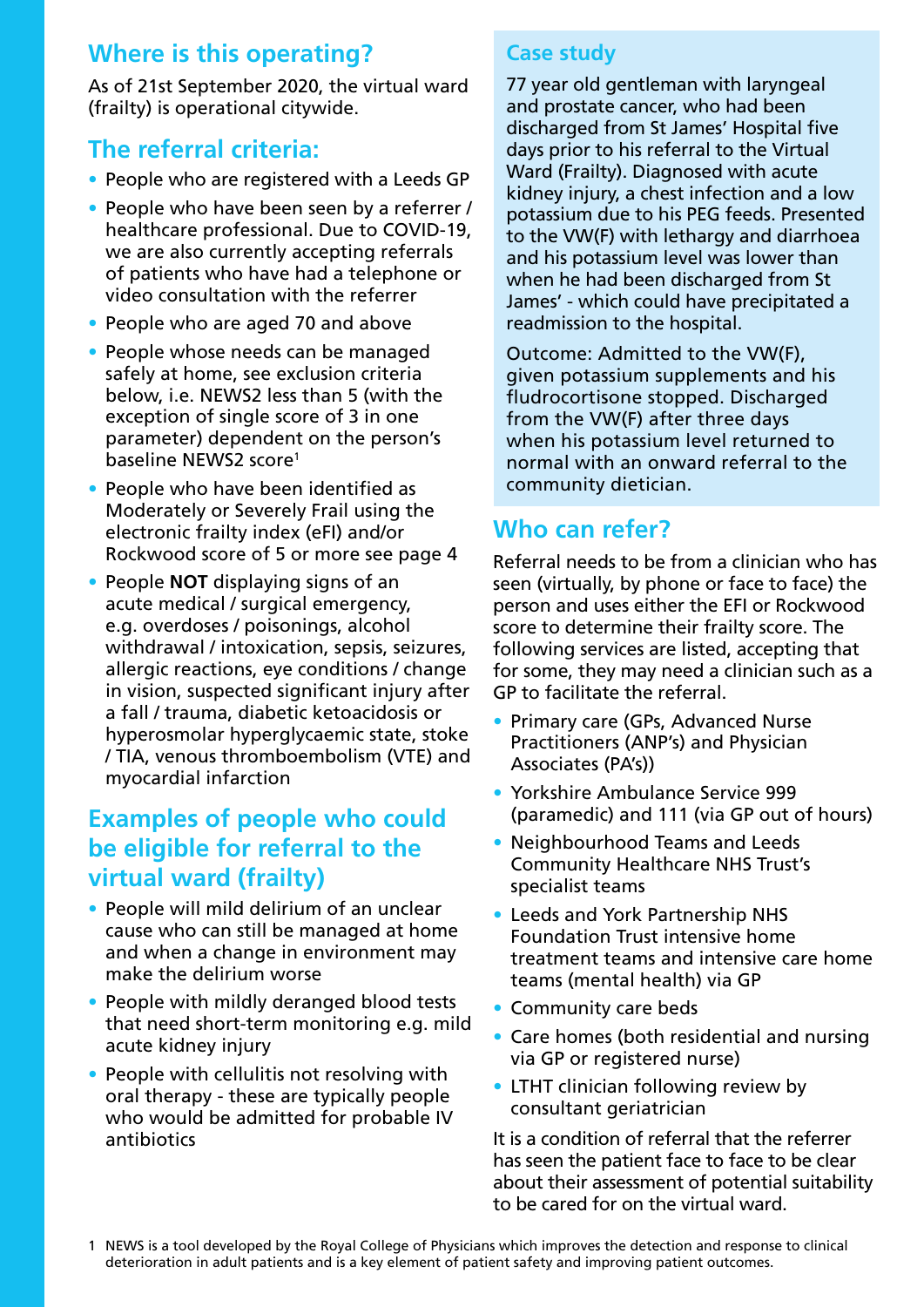# **What are the benefits of a virtual ward to a person?**

The virtual ward (frailty) aims to reduce length of hospital stay or avoid admission in the first place, which leads to quicker recovery and reduces disruption to patient's lives. This means we can proactively manage people living with frailty at home, through support from a wider care team, which improves patient's experience and outcomes.

#### **How the virtual frailty ward pathway works?**

The figure below gives a summary of the health and care professionals who would support people who are on the caseload for the virtual ward (frailty).

#### **Is this the first virtual ward for Leeds?**

No, in Leeds there's already a well established virtual respiratory ward which has helped us develop the virtual ward (frailty). The virtual respiratory ward is a multi-disciplinary team offering more intensive support to people experiencing an acute exacerbation of specific respiratory conditions to avoid an unnecessary admission to hospital and support earlier discharge when a patient has been admitted. In instances where people will benefit from either ward, there is a process in place to ensure that all involved in a person's care can collaborate, led by a consultant.

# **Appendix 1 - Typical pathway**